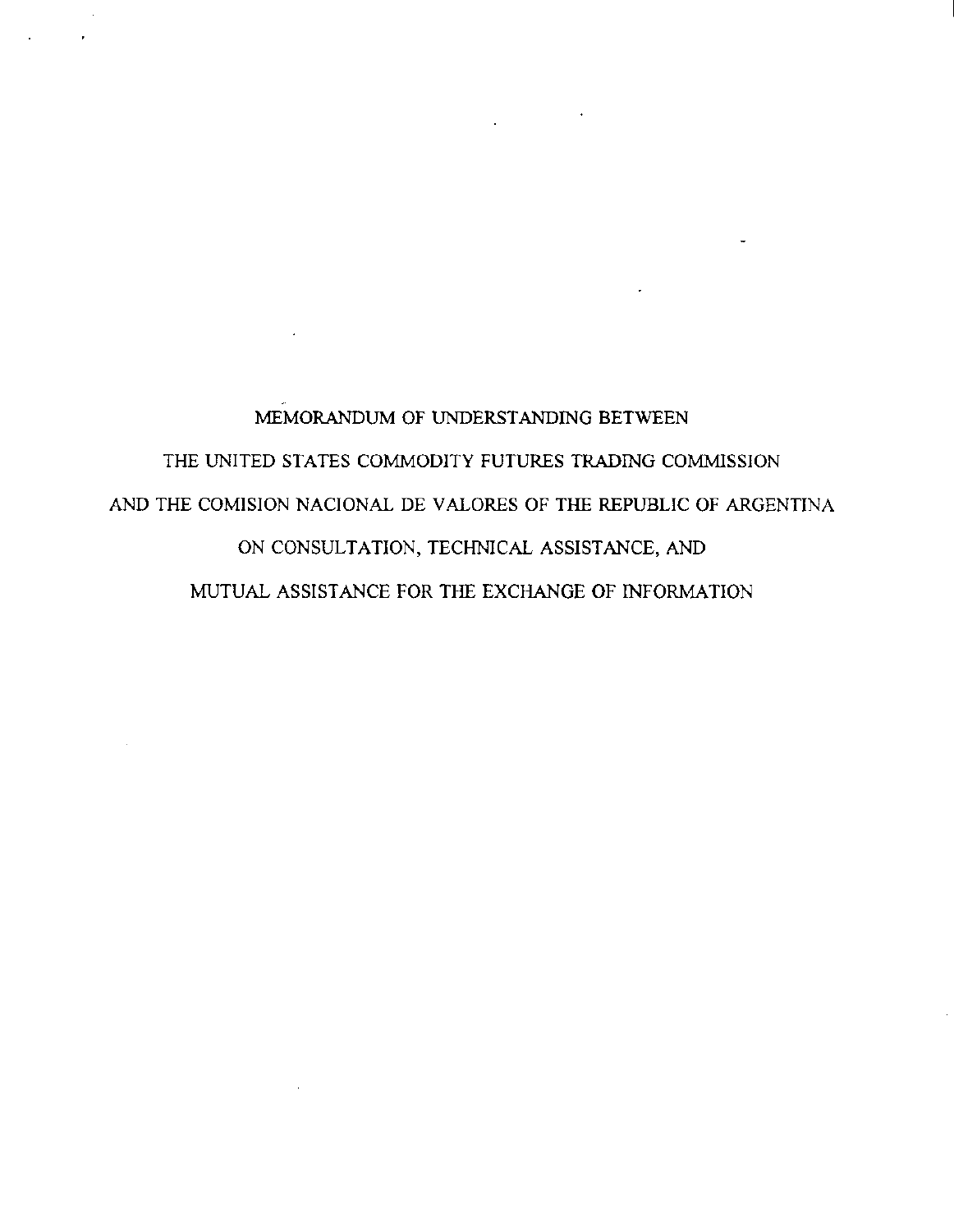#### MEMORANDUM OF UNDERSTAN'JING

I

The United States Commodity Futures Trading Commission and the Comisi6n Nacional de Valores of the Republic of Argentina acknowledge the importance of ensuring compliance with and enforcement of the futures and options laws, rules and regulations of the United States and the Republic of Argentina. In light of the increasing international activity in transactions in futures and options, and the need for mutual cooperation in order to facilitate the performance of their respective duties, the Commodity Futures Trading Commission and the Comisión Nacional de Valores have reached the following understanding with respect to consultations, technica1 assistance, and mutual assistance for the exchange of information. The following understandings do not create legally binding obligations on the authorities or supersede domestic law.

#### CLAUSE I DEFINITIONS

For the purposes of *this* Memorandum of Understanding (Memorandum):

- (a) "Authority" means:
	- (i) the Commodity Futures Trading Commission of the United States (CFTC); and
	- (ii) the Comisión Nacional de Valores of the Republic of Argentina (CNV).
- (b) "requested Authority" means an Authority to whom a request under this Memorandum is made.
- (c) "requesting Authority" means an Authority making a request under this Memorandum.
- (d) "person" means a natural person, unincorporated association, partnership, body corporate, government or political subdivision, agency or instrumentality of a government.
- (e) "futures business" means any person who is involved, in whole or in part, in effecting transactions in futures and options for the accounts of others; buying and selling futures and options for one's own account; advising others for compensation, either directly or through publications, as to the desirability of investing in, purchasing or selling futures and options, the management, promotion, offer or sale of any collective investment scheme; or equivalent activities conducted by persons or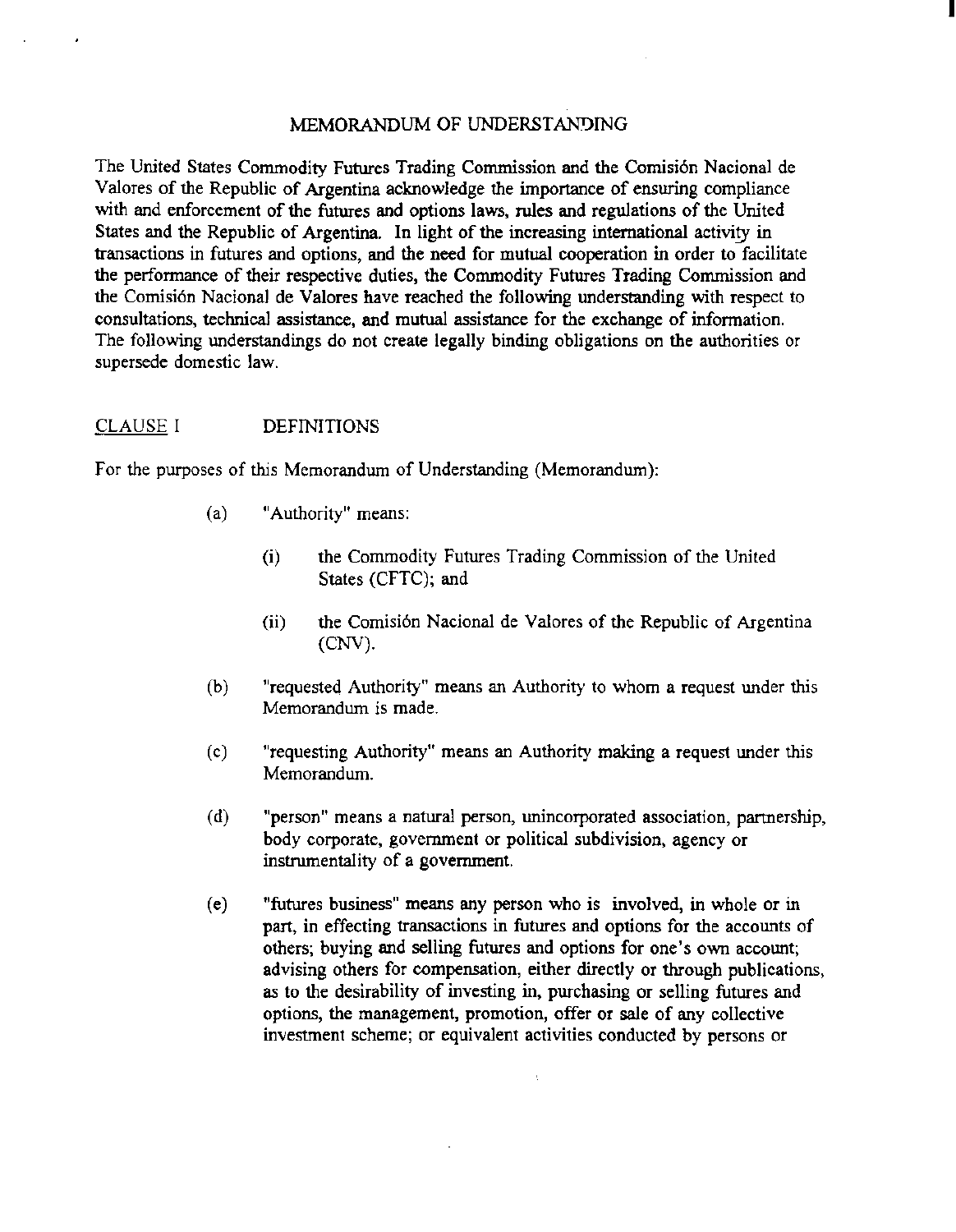entities; and includes persons acting in the capacity of trading advisors, pool operators, futures conunission merchants, introducing brokers, associated persons and floor brokers, floor traders, and futures and options broker and dealers.

- (f) "futures processing business" means a futures clearing organization.
- (g) "futures transaction" means a transaction in futures or options that is regulated or subject to regulation by the Authorities whether transacted on or subject to the rules of an exchange or market, or over-the-counter; and
- (h) ''laws or regulations" means:
	- (i) the provisions of the laws, or regulations promulgated thereunder, of the United States; and
	- (ii) the provisions of the laws, or regulations promulgated thereunder, of the Republic of Argentina;

concerning:

- (a) insider trading, misrepresentation or the use of fraudulent, deceptive or manipulative practices in connection with the offer, purchase or sale of any futures or options contract or the conduct of futures business or futures transactions;
- (b) the duties of persons to comply with reporting requirements;
- (c) the making of a false or misleading statement or any material omission in any application or report made to the Authorities;
- (d) the duties of persons or futures businesses to make full and fair disclosure of information to futures market participants in connection with futures transactions;
- (e) the duties of futures businesses and futures processing businesses pertaining to their fmancial, operational or other requirements and their duties of fair dealing in the offer and sale of futures and options, the execution of transactions and the conduct of their businesses;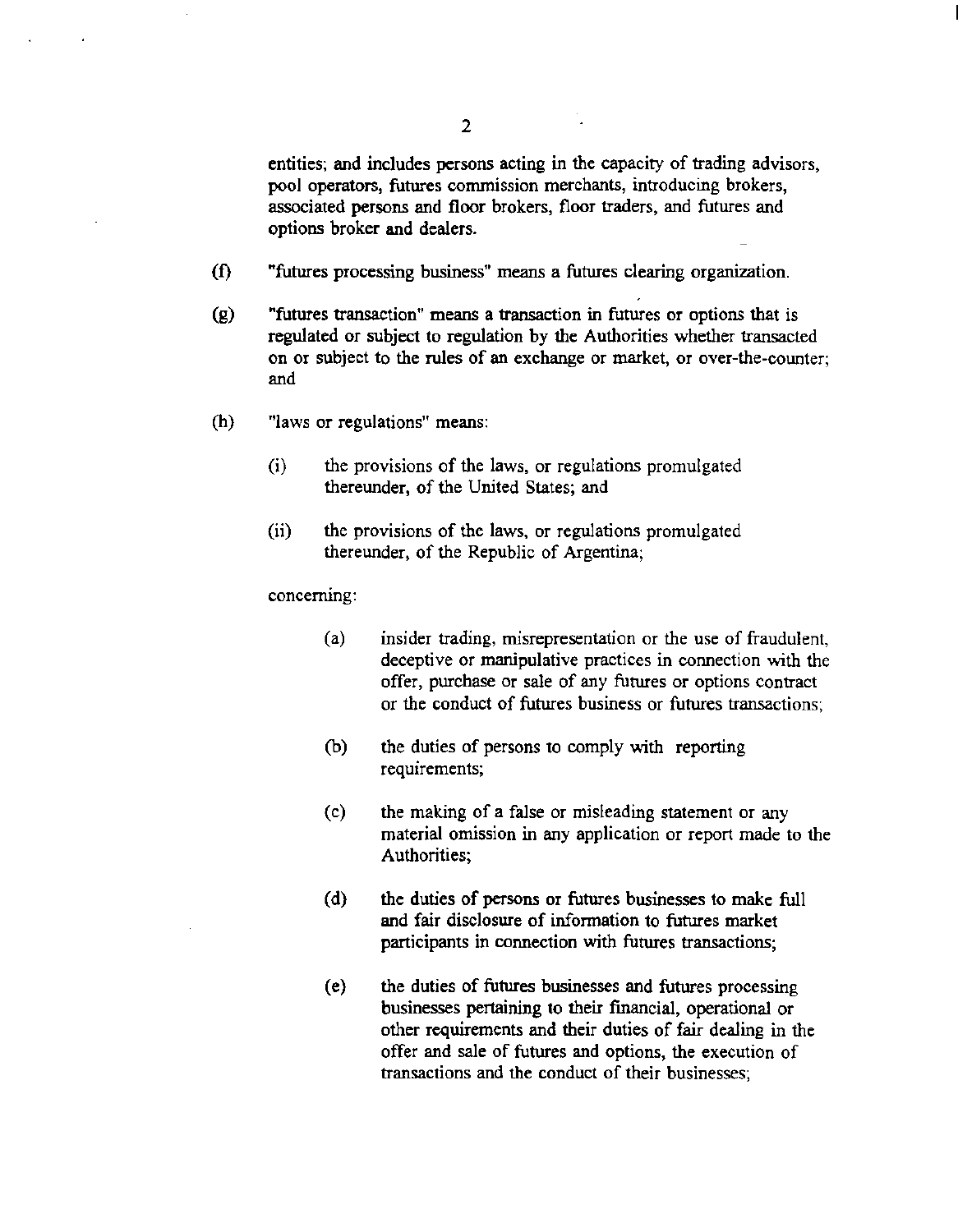3

- (f) the fmancial and other qualifications of persons engaged in, or in control of, futures businesses or futures processing businesses; and
- (g) any other futures or options matters under the jurisdiction of the Authorities.

#### CLAUSE II MUTUAL ASSISTANCE FOR THE EXCHANGE OF INFORMATION

# Section 1. General Principles for Mutual Assistance for the Exchange of Information

1. This Clause sets forth a statement of intent of the Authorities regarding the exchange of information between the Authorities.

2. Nothing in this Clause is intended to limit the powers of the CFTC under the laws of the United States or the powers of the CNV under the laws of the Republic of Argentina to investigate or gather information or to take measures otherwise than as provided in this Clause to obtain information, whether or not in connection with a request under this Clause.

3. The provisions of this Clause do not give rise to the right on the part of any person other than the Authorities, directly or indirectly, to obtain, suppress or exclude any evidence or to challenge the execution of a request for assistance under this Clause.

4. Assistance under this Clause may be denied by the requested Authority:

- (a) where the request would require the requested Authority to act in a manner that would violate the laws of the state of the requested Authority;
- (b) where the request is not in accordance with the provisions set forth in this Clause;
- (c) on the grounds of essential public interest;
- (d) on grounds of national security.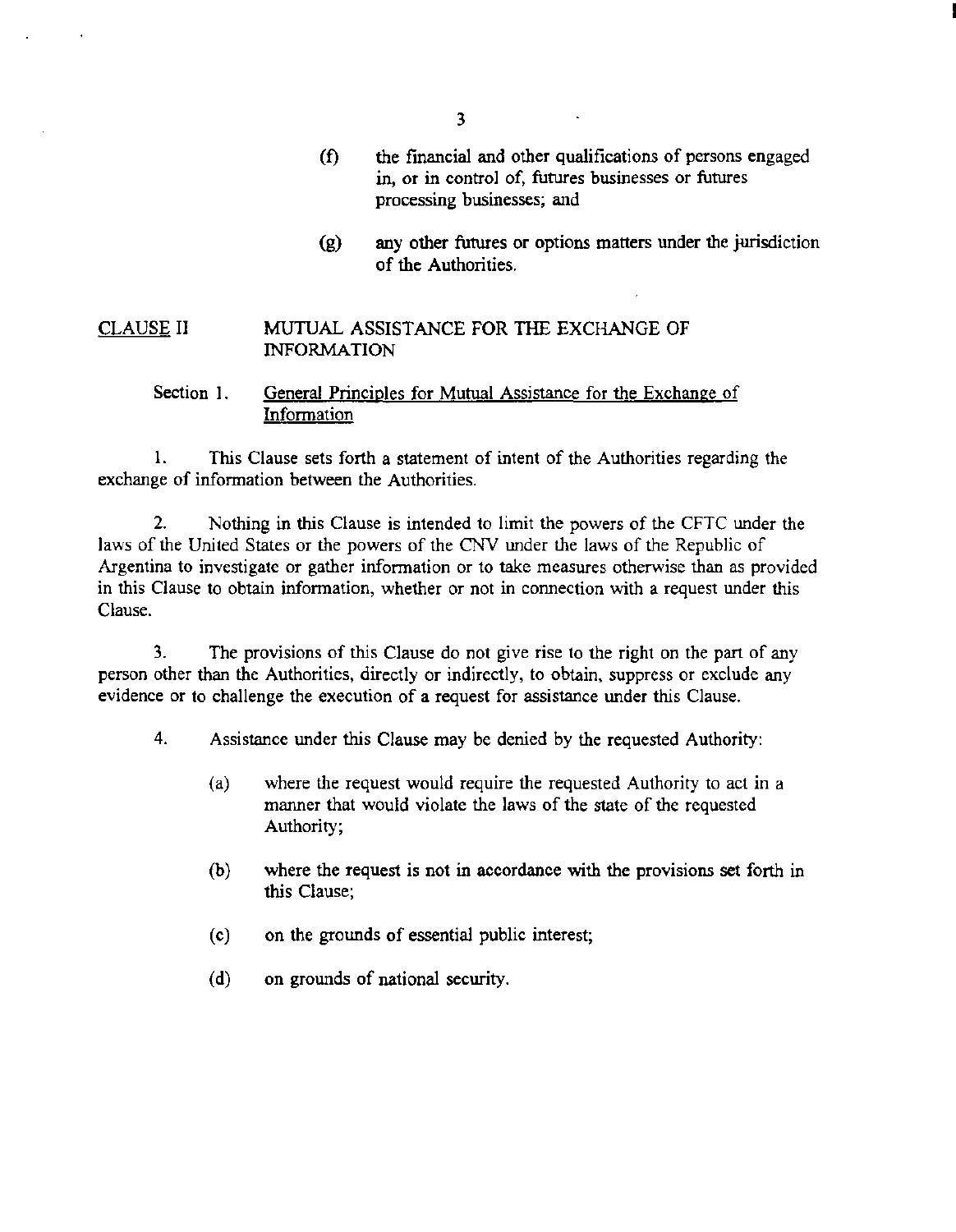#### Section 2. Scope of Assistance

I. The requested Authority will provide to the requesting Authority the fullest mutual assistance, within the framework of this Clause and to the extent permissible under the laws of the requested Authority, in response to any request concerning matters within the jurisdiction of the requesting Authority.

2. In order to comply with any request for assistance under this Clause, the requested Authority will use all the means provided under the law of its jurisdiction to investigate a violation of any law, rule or regulation within the jurisdiction of the requesting Authority, or to obtain information from any person likely to have information in connection with the facts contemplated by the request.

3. Assistance available pursuant to this Clause includes, but is not limited to:

- (a) providing access to information in the files of the requested Authority;
- (b) taking testimony and statements of persons;
- (c) obtaining information and documents from persons; and
- (d) conducting compliance inspections or examinations of futures transactions and futures businesses.

4. The Authorities recognize that they may not in all circumstances possess the legal authority to provide the assistance contemplated in this Clause. · Subject to such limitations of legal authority, the Authorities will use all reasonable efforts to obtain the necessary authorization to provide the assistance contemplated in this Clause.

## Section 3. Requests for Assistance

1. Requests for assistance are to be made in writing and addressed to the requested Authority's contact officer(s) listed in Appendix A.

- 2. The requests for assistance will specify the following:
	- (a) the information sought by the requesting Authority;
	- (b) a general description of both the matter which is the subject of the request and the purpose for which the information is sought;
	- (c) a general description of the assistance, documents, infonnation, testimony, and statements of persons sought by the requesting Authority;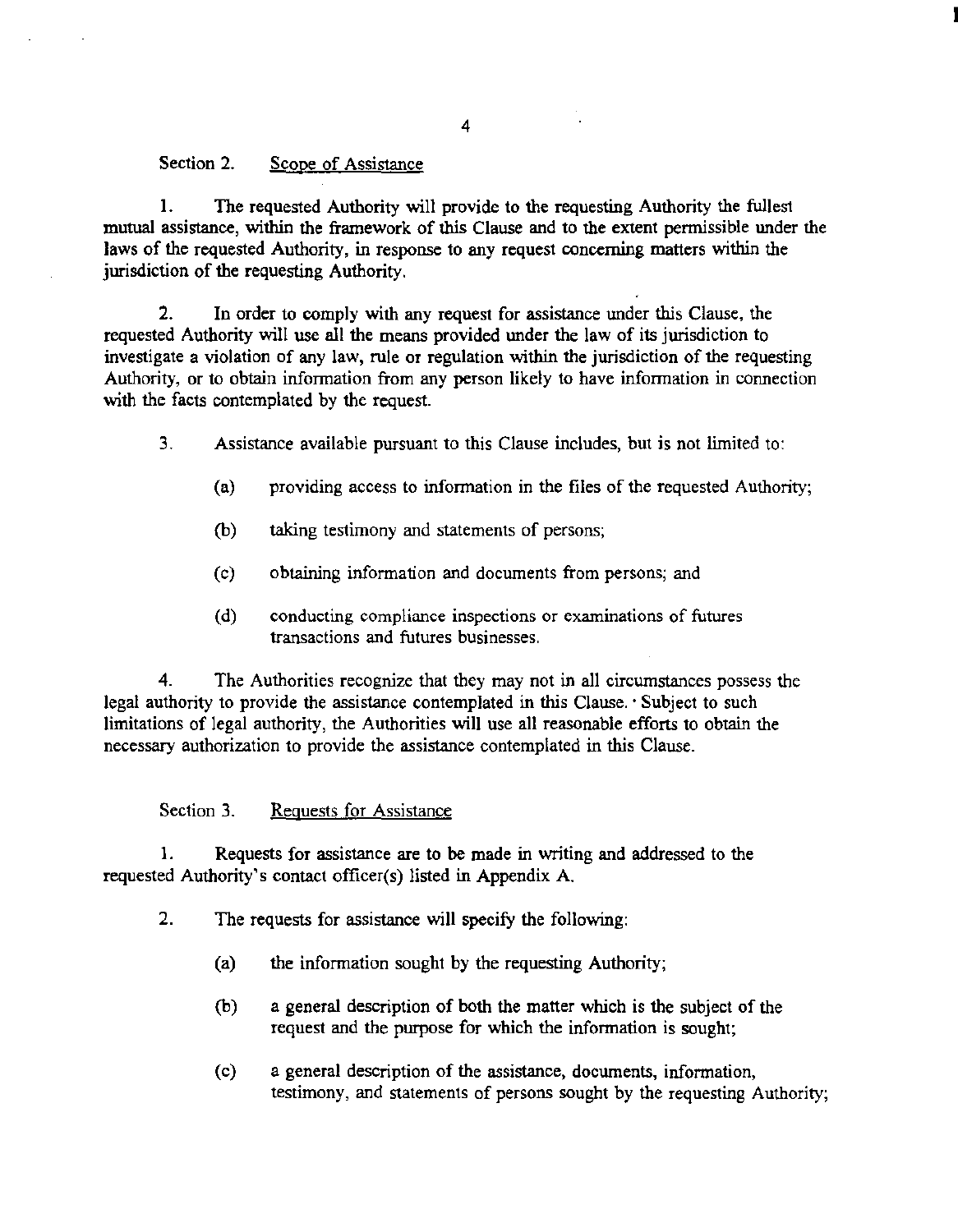- (d) any information in the possession of the requesting Authority that might assist the requested Authority in identifying the persons or entities believed by the requesting Authority to possess the information sought, or the places where such information may *be* obtained;
- (e) the laws, rules or regulations pertaining to the matter which is the subject of the request; and
- (f) the desired time period for the reply and, where appropriate, the urgency thereof.

3. In the event of urgency, requests for assistance and replies to such requests shall be expedited to the extent possible or effected by means of communication other than the exchange of letters, provided that they are confirmed in the manners prescribed in paragraphs I and 2 of this Section.

4. Requests for assistance may be denied where the request does not comply with the provisions set forth in this Clause.

# Section 4. Execution of Requests

1. Access to information held in the files of the requested Authority will be provided upon request of the requesting Authority pursuant *to* Section 3 of this Clause.

2. When requested by the requesting Authority, the requested Authority will take the testimony or statements of persons involved, directly or indirectly, in the activities that are the subject of the request or holding information that may assist in carrying out the request. The requesting Authority may, in its discretion, request the taking of the testimony or statements of specific persons. The requested Authority also will require the production of other evidence from any other party or parties designated by the requesting Authority.

3. The obtaining of testimony or statements, the gathering of docwnents, and the response to a request under this Clause will be conducted in accordance with the procedures and laws of the requested Authority and by persons designated by the requested Authority, unless otherwise agreed by the Authorities.

4. Notwithstanding any other provision of this Memorandum of Understanding, any person providing testimony, statements, information, or docwnents as a result of a request made under this Clause will be entitled to all the rights and privileges of the laws of the state of the requested Authority that may otherwise be applicable. Assertions regarding other rights and privileges arising exclusively pursuant to the laws of the state of the requesting Authority will be preserved for consideration by the courts in the state of the requesting Authority.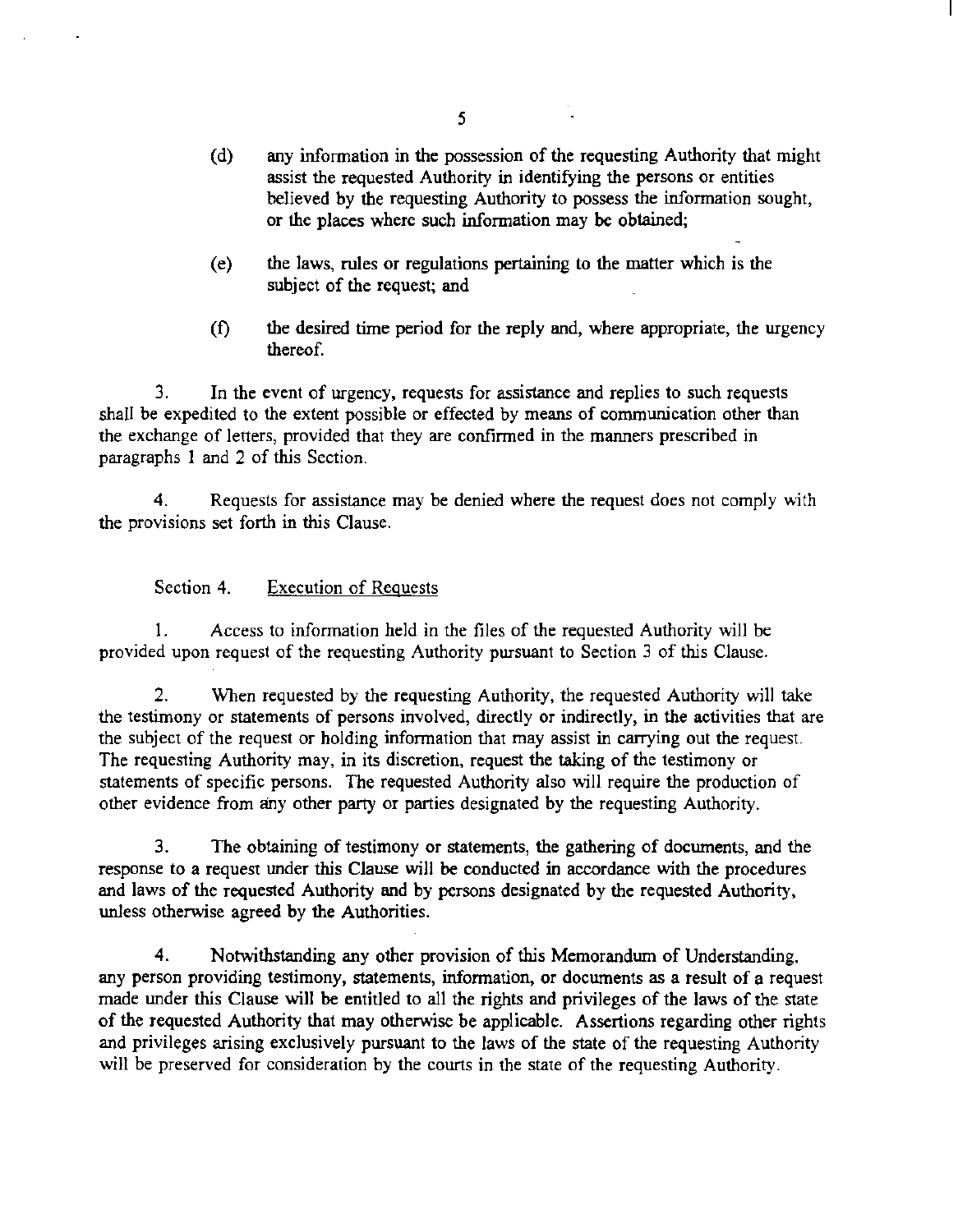5. Notwithstanding paragraph 3 of this Section, when requested by the requesting Authority, testimony or statements will be taken under oath and a transcript will be made. In addition, subject to approval by the requested Authority, a representative of the requesting Authority may be present at the taking of testimony or statements and may prescribe specific questions to be asked of any witness.

6. When requested by the requesting Authority, an inspection or examination will be conducted of the books and records of futures transactions and futures businesses. In addition, a representative of the requesting Authority may be present at the inspection or examination and, subject to approval by the requested Authority, may participate in that inspection or examination.

7. In addition to participating in the taking of testimony or statements pursuant to paragraph 5 of this Section, or an inspection or examination pursuant to paragraph 6 of this Section, the requesting Authority may submit to the requested Authority a request, with reasons, that a person or persons designated by the requesting Authority be permitted to conduct the testimony or take a statement of any person, or conduct an inspection or examination.

- (a) The request may be granted, modified, or denied by the requested Authority in its discretion.
- (b) Section 7 of this Clause applies to the denial of a request referred to in this Section.

8. If it appears that responding to a request for assistance under this Clause will involve substantial costs being incurred by the requested Authority, the requested Authority and requesting Authority will establish a cost sharing arrangement before continuing to respond to such request for assistance.

## Section 5. Permissible Uses of Information

- I. The requesting Authority may use the information furnished solely:
	- (a) for purposes stated in the request, including ensuring compliance with or enforcement of the laws or regulations specified in the request and related provisions; and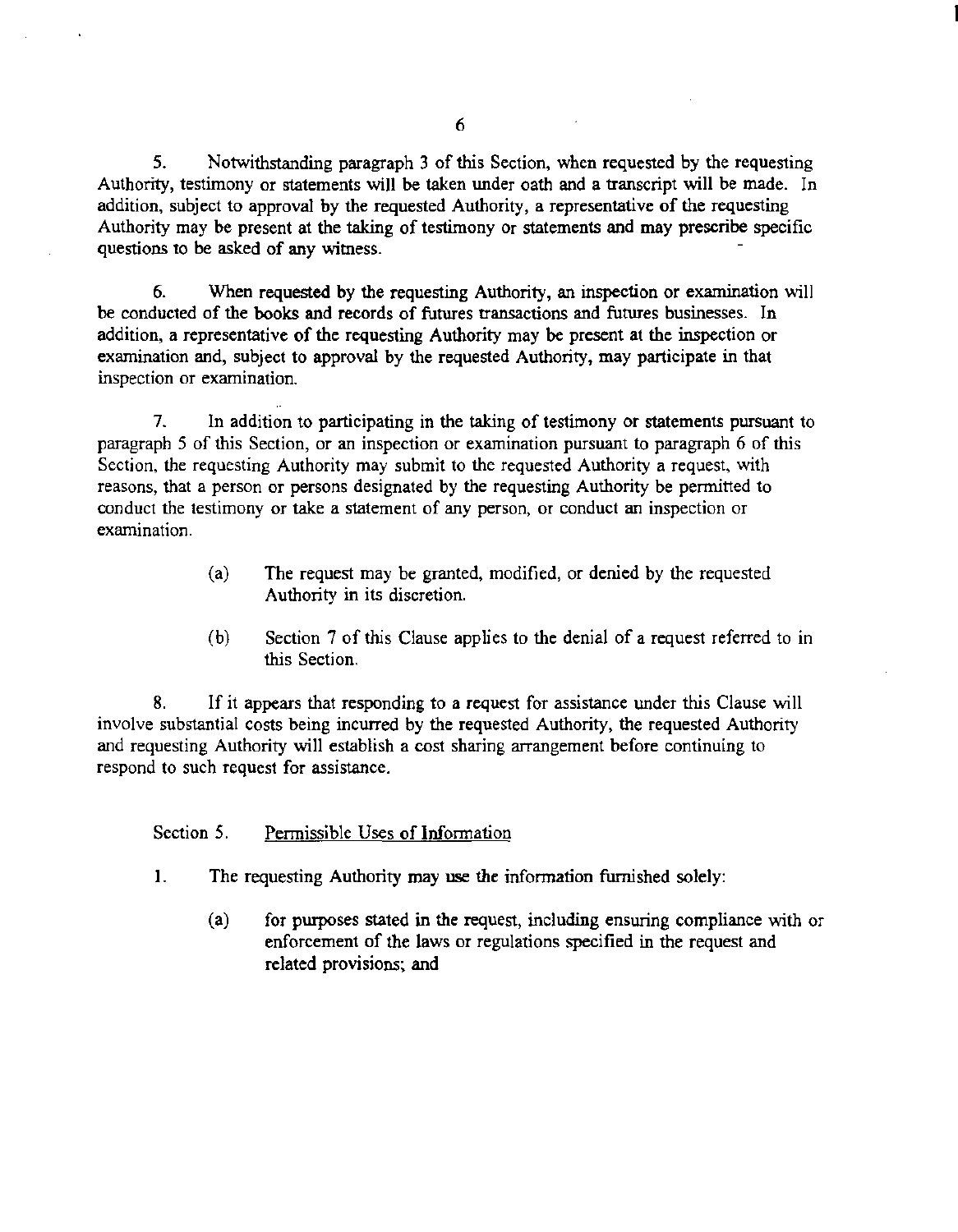(b) for purposes within the general framework of the use stated in the request, including conducting a civil or administrative enforcement proceeding, assisting in a self-regulatory compliance proceeding, assisting in a criminal prosecution, or conducting any investigation related thereto for any general charge applicable to the violation of the law, rule or regulation specified in the request.

I

2. To use the information furnished for any purpose other than those stated in paragraph 1 of this Clause, the requesting Authority will first inform the requested Authority of its intention and provide the requested Authority an opportunity to oppose the utilization. If the requested Authority opposes the utilization, the infonnation may be used only under the conditions imposed by the requested Authority. If use of the information is opposed by the requested Authority, the Authorities will consult pursuant to Section 7 concerning the reasons for the refusal and the circwnstances under which use of the infonnation might otherwise be allowed.

# Section 6. Confidentiality

1. Each Authority will keep requests made under this Clause, the contents of such requests and any other matters arising during the operation of this Clause, including consultations between the Authorities, confidential to the extent permitted by law. However, disclosures that are absolutely necessary to carry out the requests are permitted. Confidentiality may be waived by mutual agreement of the Authorities.

2. The requesting Authority will keep confidential to the extent permitted by its law any information received pursuant to this Clause, unless it is disclosed in accordance with Section 5.

3. Except as contemplated by Section *5* and paragraph 1 of this Section, the requesting Authority will not disclose the infonnation to any other person and will use its best efforts to ensure that it is not obtained by any other person. However, unless otherwise agreed, if such information is obtained by a public authority, the requesting Authority shall use its best efforts to ensure that such information is not used by that public authority in any way that involves disclosure to any other person.

4. The requesting Authority will notify the requested Authority of any legally enforceable demand for infcmnation prior to complying with the demand and will assert such appropriate legal exemptions or privileges with respect to such information as may be available.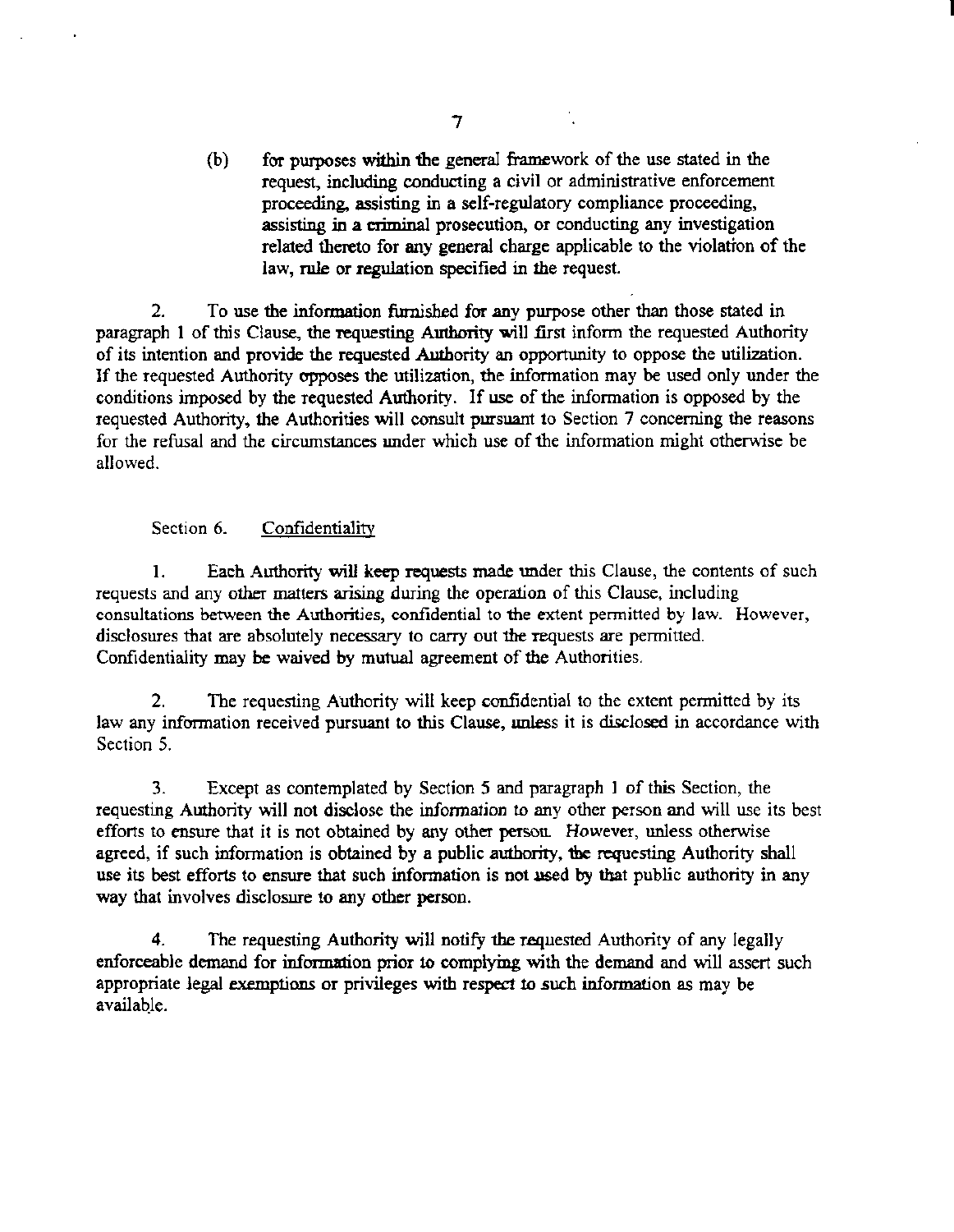5. As soon as the requesting Authority has terminated the matter for which assistance has been requested under this Clause, it will return to the requested Authority, to the extent permitted by the law of the jurisdiction of the requesting Authority, all documents and copies thereof not already disclosed in proceedings referred to in Section 5 of this clause. Other material disclosing the contents of such docwnents also shall be provided, other than material that is generated as part of the deliberative or internal analytical process of the requesting Authority, which may be retained.

## Section 7. Disputes and Consultations

I. The Authorities will keep the operation of this Clause under continuous review and will consult with a view to improving its operation and resolving any matters that may arise. In particular, the Authorities will consult upon request in the event of:

- (a) a refusal by one Authority to comply with a request for information on the public interest grounds set forth in paragraph 4 of Section I of this clause;
- (b) a change in market or business conditions or in the legislation governing matters within the jurisdiction of either Authority, or any difficulty which may make it necessary to amend or extend this Clause in order to achieve its purposes; or
- (c) a dispute regarding the meaning of any terms used in this Memorandum.

2. The Authorities may agree on such practical measures as may be necessary to facilitate the implementation of this Clause, including the waiver of any of its requirements.

## Section 8. Unsolicited Assistance

To the extent permitted by the laws and regulations of its jurisdiction, each Authority will use reasonable efforts to provide the other Authority with any information it discovers which gives rise to a suspicion of a breach, or anticipated breach, of the laws or regulations of the other Authority.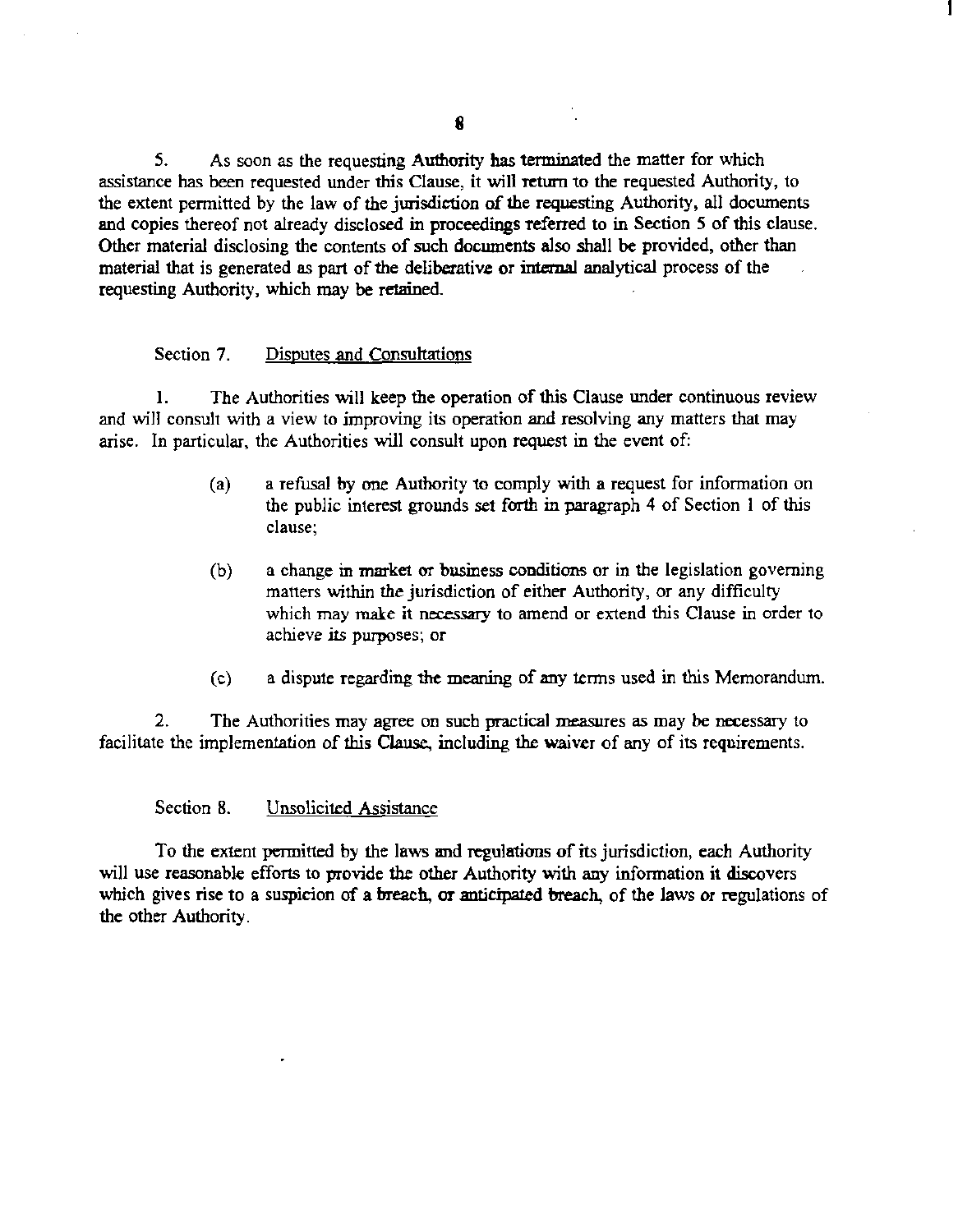# CLAUSE III CONSULTATIONS REGARDING MATTERS OF MUTUAL INTEREST AND THE PROVISION OF TECHNICAL ASSISTANCE FOR FUTURES AND OPTIONS MARKET DEVELOPMENT

## Section 1. General Principles for Consultations and Technical Assistance

1. The Authorities consider it essential to establish a framework to enhance cooperation about all matters relating to the operation of their futures and options markets and the protection of futures and options market participants. To that end, the Authorities wish to arrange for the provision of technical assistance on a continuing basis to enhance communication and to further mutual understanding.

2. This Clause sets forth a statement of the intent of the Authorities regarding such a framework for consultations and technical assistance. The Authorities intend to engage in a regular dialogue on both domestic and international aspects of futures and options regulation and enforcement, and on the development and operation of their futures and options markets.

# Section 2. Consultations on the Stability, Efficiency, and Integrity of the Futures and Options Markets

The Authorities intend to consult periodically about matters of mutual interest in order to enhance cooperation and to protect futures and options market participants by ensuring the stability, efficiency, and integrity of the futures and options markets of the United States and the Republic of Argentina. Such consultations may cover, among other things, the development of capital and other standards for the operation of futures businesses, business practices, the evolution of clearance and settlement and other market systems, the coordination of market oversight, and the administration of the United States and Argentine futures and options laws and regulations. The purpose of such consultations is to assist in the development of mutually agreeable approaches for strengthening the futures and options markets of the United States and the Republic of Argentina, while avoiding, wherever possible, conflicts that may arise from the application of differing regulatory practices.

## Section 3. Provision of Technical Assistance for the Development of the Argentine Futures and Options Markets

I. The CFTC intends to consult with and provide advice to the CNV with a view toward establishing and implementing an ongoing technical assistance program for the development, administration, and operation of the Argentine futures and options markets. Such consultations will identify specific types of technical assistance that the Authorities believe are desirable and reasonable. The technical assistance may include the training of personnel as well as the provision of infonnation and advice relating to the development of: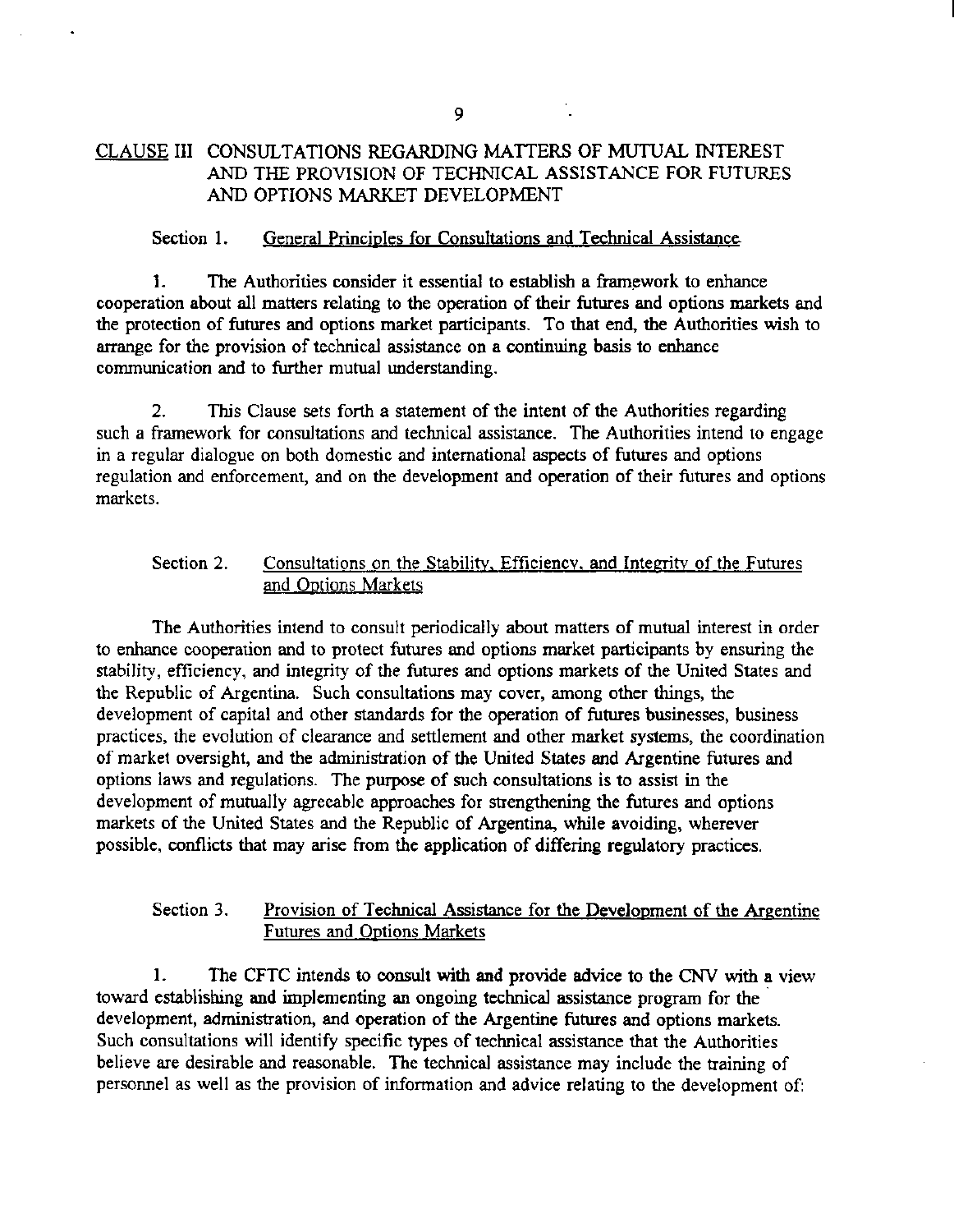(a) systems to promote the risk management, price discovery and hedging functions of markets;

I

- (b) types of futures and options products to fill particular needs;
- (c) order handling systems;
- (d) trade recording and comparison systems;
- (e) quotation and transaction data transmission systems;
- (f) clearance and settlement mechanisms;
- (g) regulatory requirements relating to market professionals and capital adequacy;
- (h) systems and related regulatory mechanisms relating to accounting and disclosure;
- (i) systems necessary for effective market surveillance and enforcement programs; and
- G) procedures and practices to protect futures and options market participants.

2. The Authorities recognize that specific technical assistance will be subject to the availability of resources as well as domestic authorizing legislation.

# Section 4. Provision of Technical Assistance to Emerging Futures and Options **Markets**

The Authorities share a common commitment to supporting the development of open, safe, sound and efficient futures and options markets throughout the world. The Authorities believe that combining their unique experiences and perspectives will provide a valuable resource for countries with emerging futures and options markets. Therefore, the Authorities intend to work together to respond to requests from countries with emerging futures and options markets for technical assistance on a wide variety of related issues.